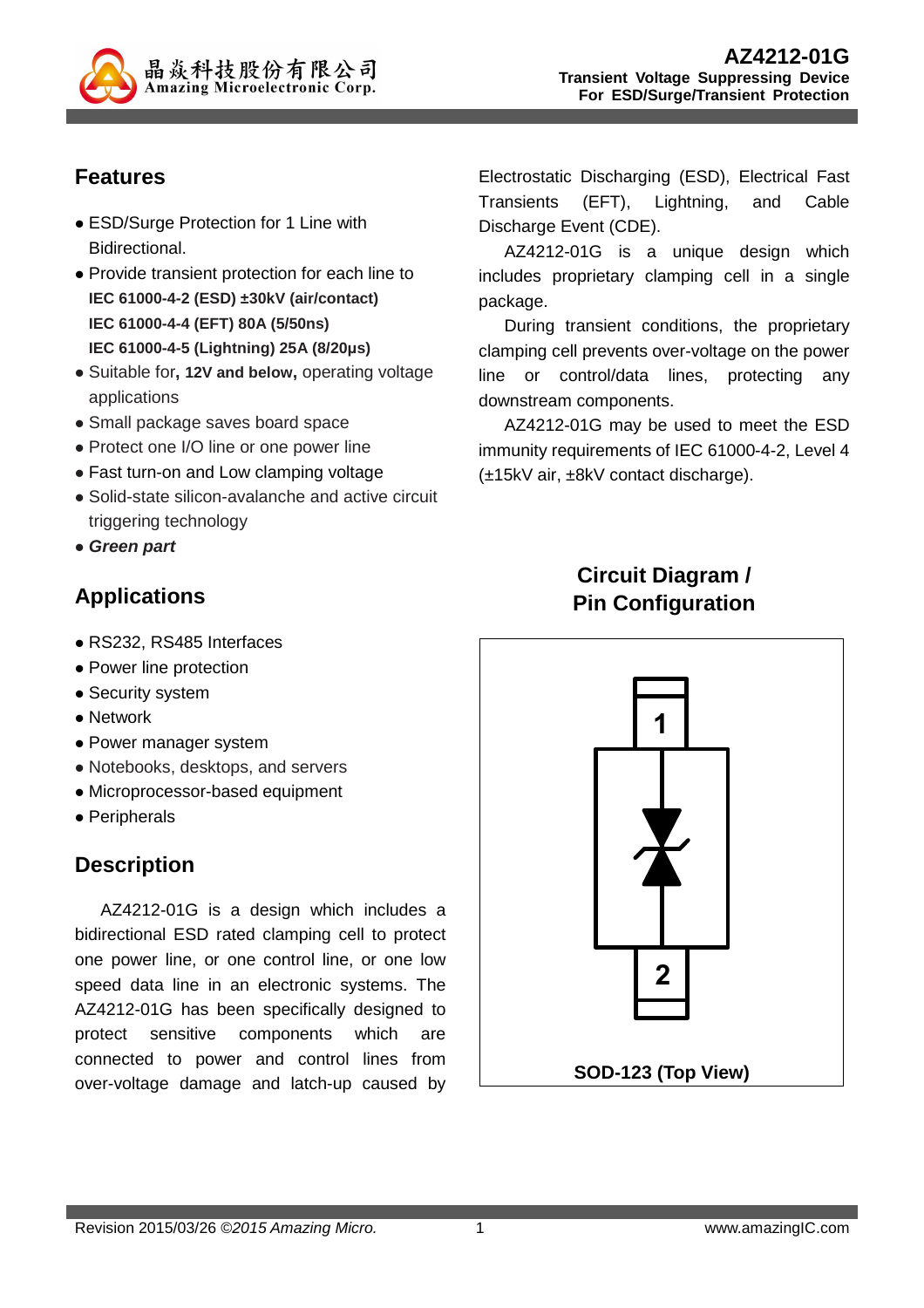

### **SPECIFICATIONS**

| <b>ABSOLUTE MAXIMUM RATINGS</b>   |                            |                 |              |
|-----------------------------------|----------------------------|-----------------|--------------|
| <b>PARAMETER</b>                  | <b>SYMBOL</b>              | <b>RATING</b>   | <b>UNITS</b> |
| Peak Pulse Current (tp =8/20µs)   | <b>I</b> <sub>PP</sub>     | 25              | A            |
| <b>Operating Supply Voltage</b>   | $V_{DC}$                   | ±13.2           | V            |
| ESD per IEC 61000-4-2 (Air)       | $V_{ESD-1}$                | ±30             | kV           |
| ESD per IEC 61000-4-2 (Contact)   | $\rm V_{ESD-2}$            | ±30             |              |
| <b>Lead Soldering Temperature</b> | $T_{SOL}$                  | 260 (10 sec.)   | $\mathrm{C}$ |
| <b>Operating Temperature</b>      | $\mathsf{T}_{\textsf{OP}}$ | $-55$ to $+85$  | $\mathrm{C}$ |
| Storage Temperature               | $\mathsf{T}_{\text{STO}}$  | $-55$ to $+150$ | $\mathrm{C}$ |

| <b>ELECTRICAL CHARACTERISTICS</b> |                        |                                         |             |            |            |              |
|-----------------------------------|------------------------|-----------------------------------------|-------------|------------|------------|--------------|
| <b>PARAMETER</b>                  | <b>SYMBOL</b>          | <b>CONDITIONS</b>                       | <b>MINI</b> | <b>TYP</b> | <b>MAX</b> | <b>UNITS</b> |
| <b>Reverse Stand-Off</b>          | <b>V<sub>RWM</sub></b> | $T=25^{\circ}C$ .                       | $-12$       |            | 12         | $\vee$       |
| Voltage                           |                        |                                         |             |            |            |              |
| Reverse Leakage                   |                        | $V_{\text{RWM}} = \pm 12V$ , T=25 °C    |             |            | 1          |              |
| Current                           | lLeak                  |                                         |             |            |            | μA           |
| Reverse Breakdown                 | $V_{BV}$               | $I_{\text{RV}}$ = 1 mA, T=25 °C         | 13.7        |            | 18         | $\vee$       |
| Voltage                           |                        |                                         |             |            |            |              |
|                                   | $V_{CL\text{-}surge}$  | $I_{PP}$ =5A, tp=8/20 $\mu$ s, T=25 °C  |             | 16.5       |            | $\vee$       |
| <b>Surge Clamping</b>             |                        |                                         |             |            |            |              |
| Voltage                           |                        | $I_{PP}$ =25A, tp=8/20 $\mu$ s, T=25 °C |             | 21.5       |            | $\vee$       |
|                                   |                        |                                         |             |            |            |              |
| <b>ESD Clamping</b>               | $V_{\text{clamp}}$     | IEC 61000-4-2 +8kV ( $I_{TLP}$ =16A),   |             | 17         |            | $\vee$       |
| Voltage (Note 1)                  |                        | T=25 °C, Contact mode                   |             |            |            |              |
| <b>ESD Dynamic</b>                |                        | IEC 61000-4-2 0~+8kV, T=25 °C,          |             |            |            |              |
| <b>Turn-on Resistance</b>         | $R_{\text{dynamic}}$   | Contact mode                            |             | 0.14       |            | Ω            |
| Channel Input                     |                        | $V_R = 0V$ , f = 1MHz, T=25 °C          |             |            |            |              |
| Capacitance                       | $C_{\text{IN}}$        |                                         |             | 60         | 75         | рF           |

Note 1: ESD Clamping Voltage was measured by Transmission Line Pulsing (TLP) System.

TLP conditions:  $Z_0 = 50\Omega$ ,  $t_p = 100$ ns,  $t_r = 2$ ns.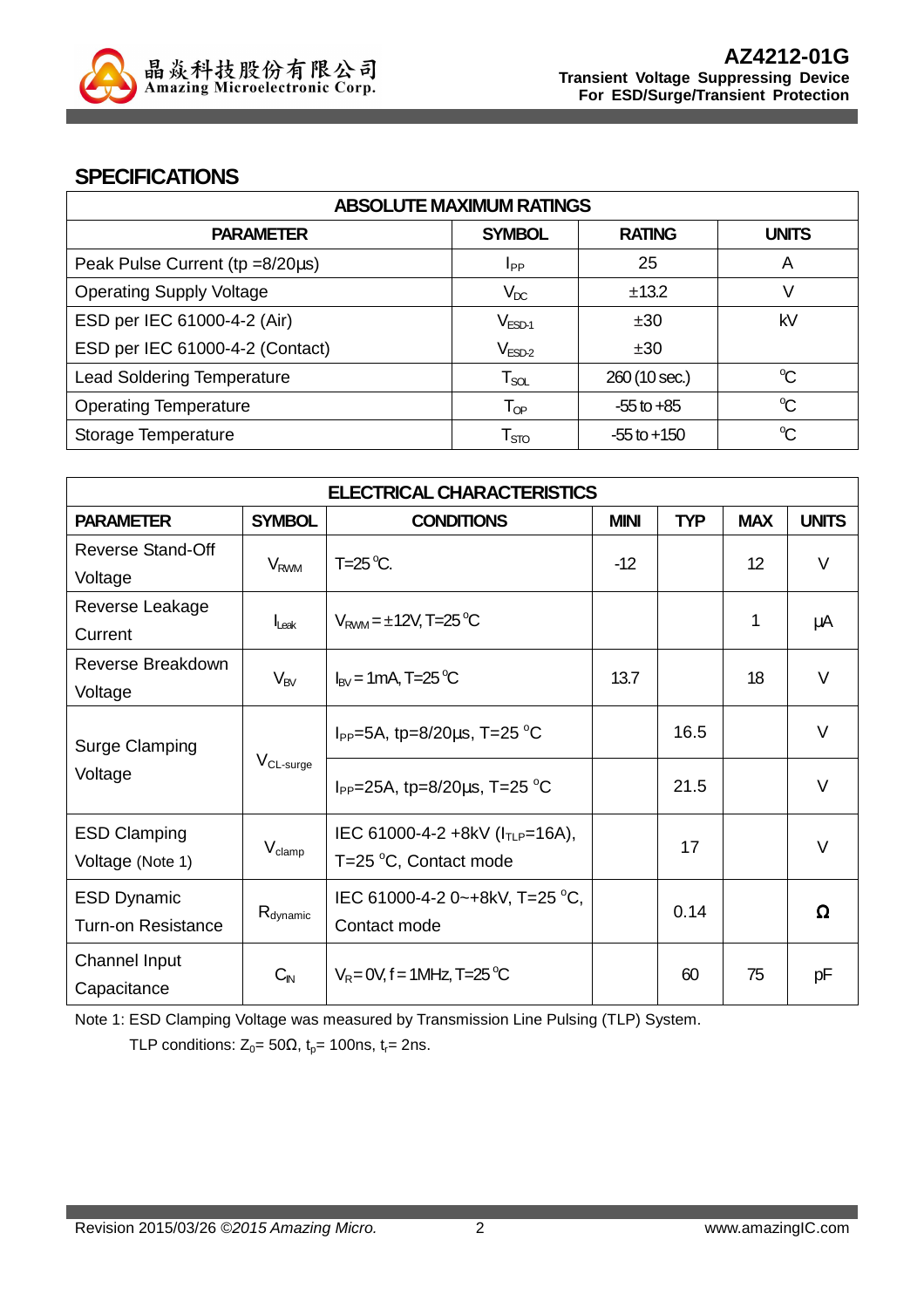

### **Typical Characteristics**





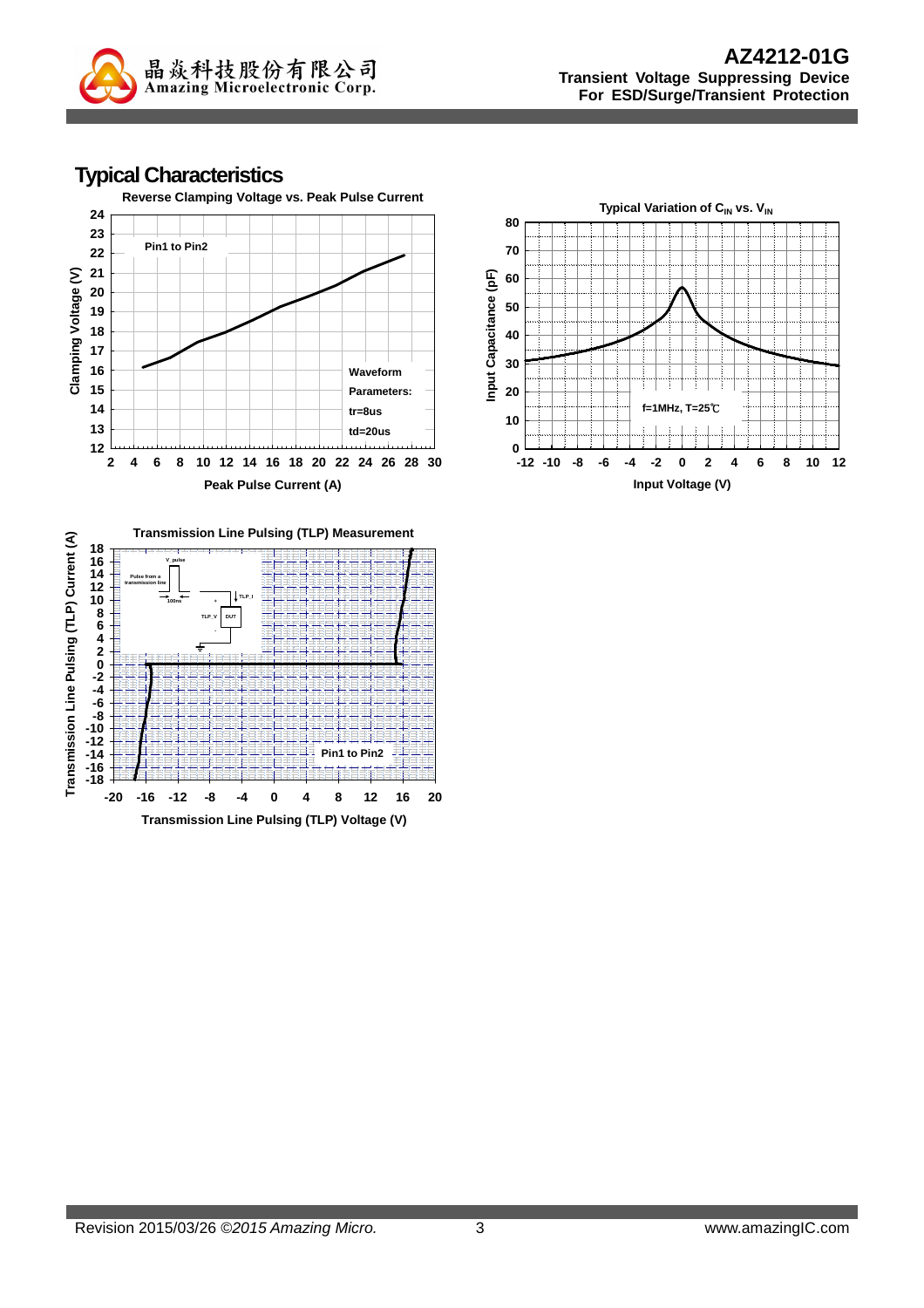

## **Applications Information**

The AZ4212-01G is designed to protect one line against System ESD/EFT/Lightning pulses by clamping it to an acceptable reference. It provides bi-directional protection.

The usage of the AZ4212-01G is shown in Fig. 1. Protected line, such as data line, control line, or power line, is connected at pin 1. The pin 2 is connected to a ground plane on the board. In order to minimize parasitic inductance in the board traces, all path lengths connected to the pins of AZ4212-01G should be kept as short as possible.

In order to obtain enough suppression of ESD induced transient, good circuit board is critical. Thus, the following guidelines are recommended:

- Minimize the path length between the protected lines and the AZ4212-01G.
- Place the AZ4212-01G near the input terminals or connectors to restrict transient coupling.
- The ESD current return path to ground should be kept as short as possible.
- Use ground planes whenever possible.
- NEVER route critical signals near board edges and near the lines which the ESD transient easily injects to.

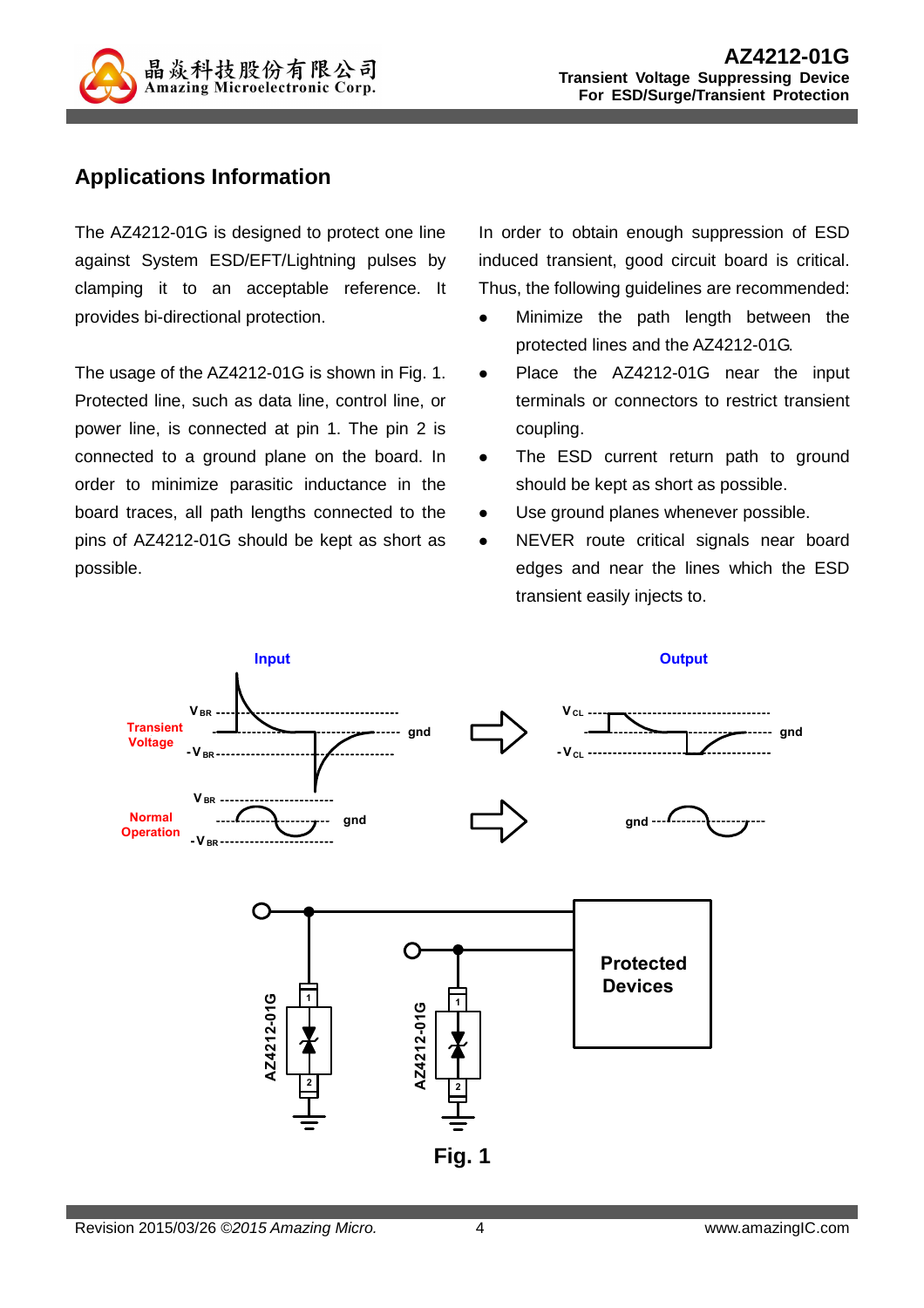

Fig. 2 shows another simplified example of using AZ4212-01G to protect the control line, low speed data line, and power line from ESD transient stress.



**Fig. 2**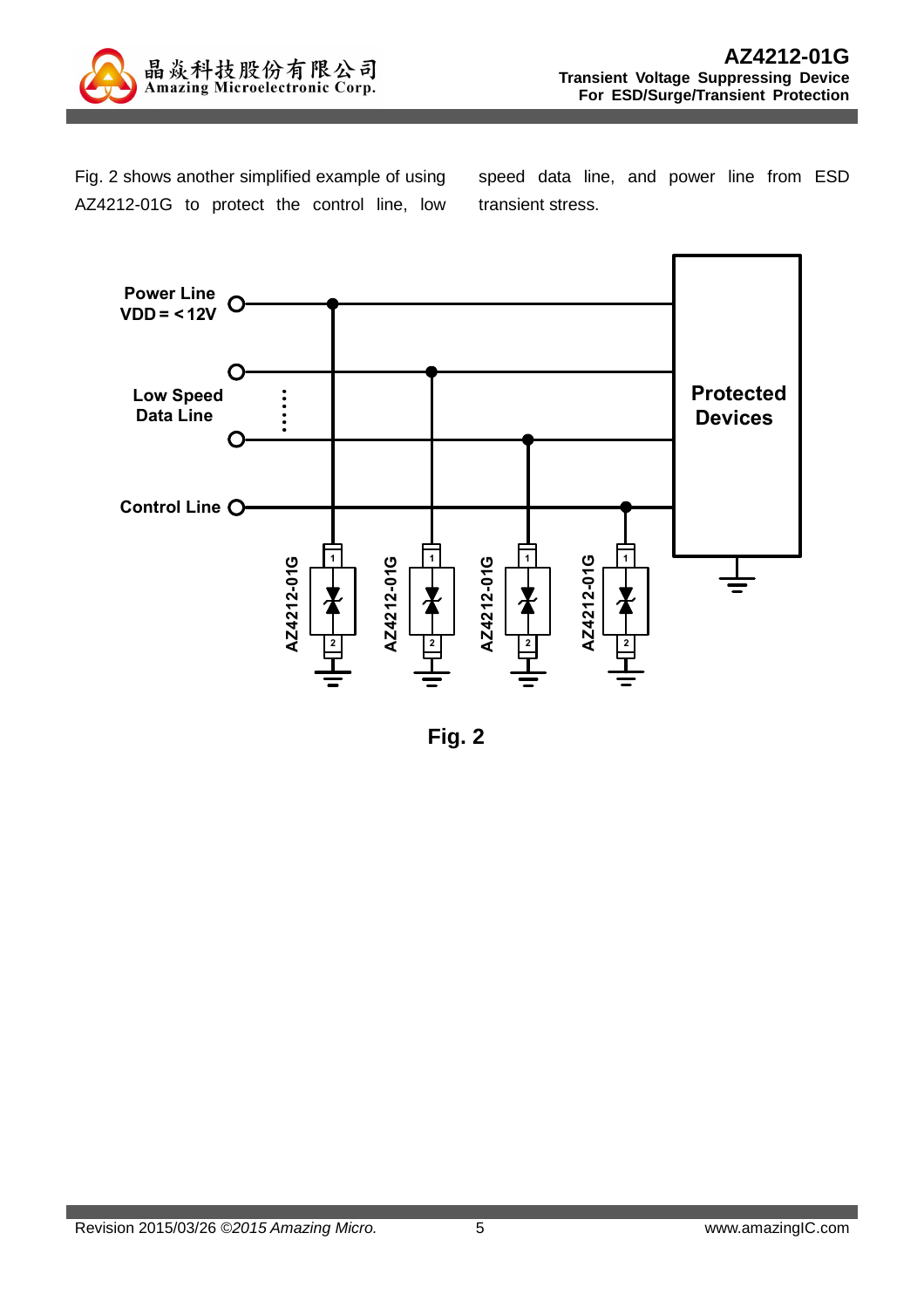

**Mechanical Details**

# **SOD-123 PACKAGE DIAGRAMS**  TOP VIEW E



E1



### **PACKAGE DIMENSIONS**

| <b>Symbol</b>  |             | <b>Millimeters</b> |           | <b>Inches</b> |  |  |
|----------------|-------------|--------------------|-----------|---------------|--|--|
|                | MIN.        | MAX.               | MIN.      | MAX.          |  |  |
| A              | 1.050       | 1.250              | 0.041     | 0.049         |  |  |
| A1             | 0.000       | 0.100              | 0.000     | 0.004         |  |  |
| A2             | 1.050       | 1.150              | 0.041     | 0.045         |  |  |
| b              | 0.450       | 0.650              | 0.018     | 0.026         |  |  |
| C              | 0.080       | 0.150              | 0.003     | 0.006         |  |  |
| D              | 1.500       | 1.700              | 0.059     | 0.067         |  |  |
| Е              | 2.600       | 2.800              | 0.102     | 0.110         |  |  |
| E <sub>1</sub> | 3.550       | 3.850              | 0.140     | 0.152         |  |  |
| L              | 0.500 REF   |                    | 0.020 REF |               |  |  |
| L1             | 0.250       | 0.450              | 0.010     | 0.018         |  |  |
| θ              | $0^{\circ}$ | $8^\circ$          | ∩°        | $8^\circ$     |  |  |

## **LAND LAYOUT**



#### Notes:

This LAND LAYOUT is for reference purposes only. Please consult your manufacturing partners to ensure your company's PCB design guidelines are met.